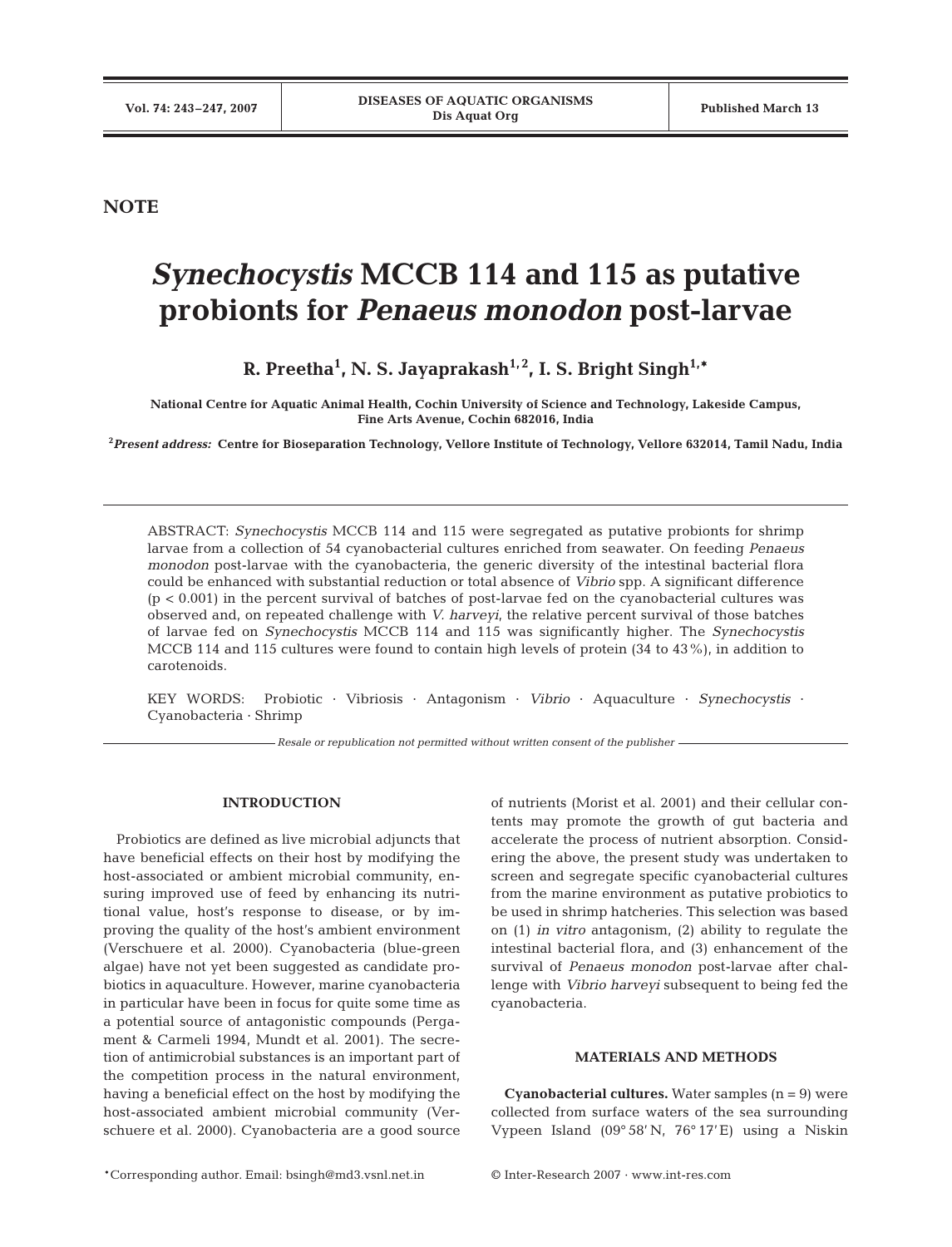water sampler (General Oceanics). Samples were transferred aseptically to sterile glass bottles of 100 ml capacity, and brought to the laboratory in an ice chest within 2 h; 1 ml of each sample was then inoculated in each of 6 enrichment media: BG-11, ASN-111 and MN (Rippka et al. 1979), modified Chu-11 (Cohen 1975), Allen and Nelson's medium (Allen & Nelson 1910) and Walne's medium (Walne 1974), all prepared in sea water. Samples were incubated at  $28 \pm 0.4$ °C under 12 h illumination at 40  $\mu$ E m<sup>-2</sup> s<sup>-1</sup>, provided by cool fluorescent lamps (Philips), resulting in 54 cyanobacterial enrichment cultures.

**Screening.** Primary and secondary screening were accomplished by evaluating the antimicrobial activity of cell-free culture supernatants (Sample 1), cell lysate after sonication (Sample 2), cell debris separated by centrifugation of the sonicated cells (Sample 3) and intact washed cells (Sample 4) on a panel of 14 species of *Vibrio* (*V*. *alginolyticus*, *V*. *harveyi*, *V*. *splendidus*, *V*. *parahaemolyticus*, *V*. *vulnificus*, *V*. *orientalis*, *V*. *cincinnatiensis*, *V*. *marinus*, *V*. *mimicus*, *V*. *proteolyticus*, *V*. *mediterranei*, *V*. *fluvialis*, *V*. *proteolyticus* and *V*. *cholerae*) via the standard disc diffusion method (Jayaprakash et al. 2005). The *Vibrio* spp. used were previously isolated from shrimp larval rearing systems, characterized following Alsina & Blanch (1994), and maintained at the National Centre for Aquatic Animal Health (NCAAH) as part of its culture collection.

The effect of cyanobacterial cultures (segregated during the secondary screening) on the intestinal bacterial flora of *Penaeus monodon* post-larvae (PL-20; 0.1 to 0.15 g) was tested by administering them with commercial feed (Higashimaru India) on a daily basis. The feed was coated with cyanobacteria at the time of feeding using 'Bindex' (Matrix Vet Formulations) at 1:1 ratio, dried in a desiccator at room temperature (28 ± 1°C) for 2 h, and fed ad libitum to *P. monodon* for 20 d. The control tanks were maintained with normal feed. The PL-20  $(n = 50)$  used for the experiment were maintained in duplicate fibreglass containers with 25 l sea water (30 ppt).  $NH_4^+$ -N and  $NO_2^-$ -N of the rearing water were measured following Strickland & Parson (1968), and maintained below 0.1 and 1 ppm, respectively, through water exchange.

Every 5 d, 5 post-larvae each were sampled from each tank, disinfected with sodium hypochlorite (25 ppm available chlorine) for 15 min, repeatedly washed in sterile seawater, macerated in 1 ml sterile seawater diluent (25 ppt) using glass homogenizers, serially diluted, and inoculated onto ZoBell's Marine agar 2216E plates (Hi Media). Water samples from each tank were also plated after serial dilution in the same manner. After 7 d of incubation, colonies were isolated at random onto ZoBell's agar slants, and identified to genera following Oliver (1982) and

Alsina & Blanch (1994). Generic diversity indices (Shannon-Wiener's diversity index, *H*<sup>'</sup>) were then determined (Pielio 1966).

**Shrimp survival following challenge with** *Vibrio harveyi.* After 20 d of feeding, the survival of postlarvae was determined and remaining animals were challenged with *V. harveyi* MCCB 111 grown on ZoBell's marine agar 2216E plates supplemented with prawn muscle extract (Singh & Philip 1993). The *V. harveyi* culture, harvested in sterile seawater, was coated onto feed using Bindex to obtain  $10^9$  cells  $q^{-1}$ , and fed afresh at a dosage of 0.5 g per 50 shrimp twice a day (at 06:00 and 18:00 h). From the following day, feeding with the diet coated with cyanobacterial cultures was resumed. The post-larvae were observed for mortality and, after 10 d, those that survived the first challenge were re-challenged with *V. harveyi* in the same manner. The surface of any moribund animals was disinfected, macerated, serially diluted and plated as described above. Luminescent colonies were isolated after a 24 h incubation, purified and identified as *V. harveyi*. The above experiment was repeated and the data analyzed statistically using ANOVA, and the relative percentage survival (RPS) was calculated according to Gram et al. (1999).

Based on the results, 2 cyanobacterial cultures (C-51 and C-54) found associated with significantly higher RPS during the challenges were segregated and identified to genera based on micro-morphology as described by Herdman et al. (2001) and subjected to further investigation.

**Growth phase vs. antagonistic activity of cyanobacterial cultures.** To determine the phase of growth of the cyanobacterial cultures at which maximum anti-*Vibrio* activity was exhibited, the cultures were inoculated in the above media and incubated until the stationary phase. During this period, aliquots of 2 to 4 ml from each culture were centrifuged at 10 000 × *g* at 4°C for 15 min every 3 d, and the anti-*Vibrio* activity of the supernatant determined via standard disc diffusion using selected isolates of *Vibrio* spp. The media and the stage/phase at which each culture exhibited maximum activity were recorded.

**Biochemical analysis.** The cyanobacterial cultures were harvested by centrifugation at  $10000 \times q$  for 15 min at 4°C, washed repeatedly in saline (0.85% NaCl), and dried in a vacuum desiccator at room temperature (28  $\pm$  0.5°C) to constant weight. The dried cells were powdered using glass homogenizers and analysed for total protein (Bradford 1976), carbohydrates (Hedge 1962) and lipids (Barnes & Blachstock 1973). Chlorophyll content (APHA 1995), carotenoids (Anonymous 1998) and water-soluble pigments such as C-phycocyanin, allophycocyanin and phycoerythrin were also determined (Becker 1994).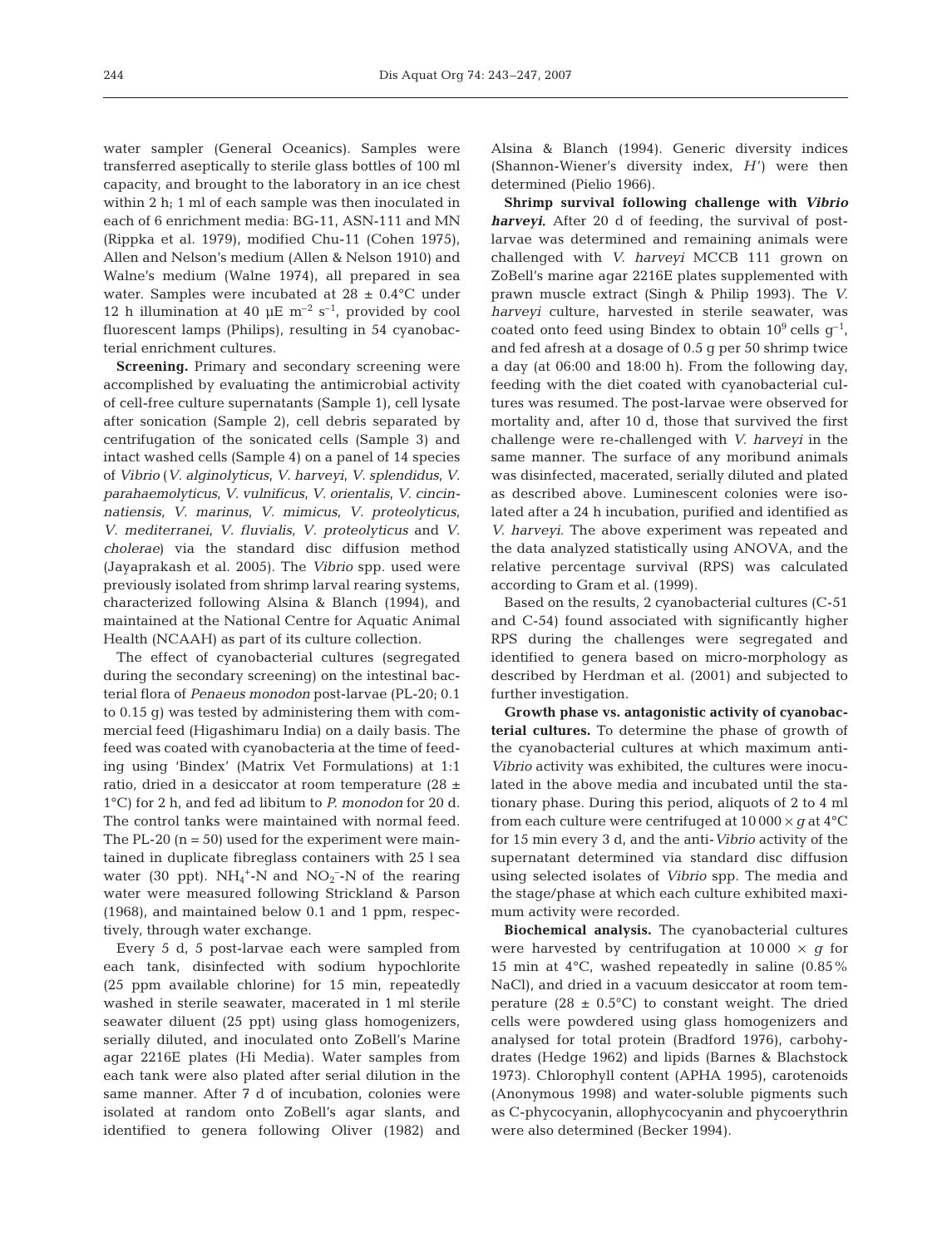|  | Table 1. Penaeus monodon. Shannon-Wiener diversity index $(H')$ of microbial diversity in the intestines of post-larvae and rearing water |                                                       |  |  |  |  |
|--|-------------------------------------------------------------------------------------------------------------------------------------------|-------------------------------------------------------|--|--|--|--|
|  |                                                                                                                                           | after administration of the cyanobacteria-coated feed |  |  |  |  |

|                      |                                  | Experimental diet with cyanobacterial culture |                                |                                |                                  |                                  |                            |                                |  |
|----------------------|----------------------------------|-----------------------------------------------|--------------------------------|--------------------------------|----------------------------------|----------------------------------|----------------------------|--------------------------------|--|
|                      | $C-44$                           | C-45                                          | C-48                           | $C-50$                         | $C-51$                           | C-53                             | C-54                       | feed                           |  |
| Water<br>Post-larvae | $0.64 - 0.69$<br>$0.635 - 0.645$ | $0.32 - 1.24$<br>$1.09 - 1.6$                 | $0.59 - 1.03$<br>$0.59 - 1.33$ | $0.69 - 1.04$<br>$0.64 - 0.69$ | $0.686 - 0.693$<br>$1.01 - 1.04$ | $0.685 - 0.693$<br>$0.64 - 0.69$ | $1 - 1.56$<br>$1.56 - 1.6$ | $0.87 - 1.04$<br>$0.45 - 0.95$ |  |

Table 2. *Penaeus monodon*. Average percentage survival of post-larvae fed with cyanobacteria before challenge, and relative percentage survival (RPS) after challenge with *Vibrio harveyi*

|                            | Experimental diet with cyanobacterial culture |                 |                  |                 |                  |                 |                | Control        |
|----------------------------|-----------------------------------------------|-----------------|------------------|-----------------|------------------|-----------------|----------------|----------------|
|                            | $C-44$                                        | $C-45$          | $C-48$           | $C-50$          | $C-51$           | $C-53$          | $C-54$         |                |
| Before<br>challenge        | $83.86 \pm 0.26$                              | $90.55 + 0.21$  | $89.25 \pm 0.22$ | $91.5 \pm 0.2$  | $96.77 \pm 0.13$ | $75.5 \pm 0.3$  | $98.94 + 0.07$ | $76.6 \pm 0.3$ |
| RPS after<br>1st challenge | $23.5 + 1.96$                                 | $29.4 \pm 2.3$  | $23.5 \pm 1.86$  | $47.1 \pm 2.42$ | $82.4 \pm 1.82$  | $5.9 \pm 3.24$  | $70.6 + 2.64$  |                |
| RPS after<br>2nd challenge | $18.75 \pm 2.12$                              | $37.04 \pm 2.6$ | Nil              | $48 \pm 2.82$   | $59.3 \pm 2.2$   | $18.75 \pm 2.6$ | $74.1 \pm 2.0$ |                |

#### **RESULTS**

Out of 54 cyanobacterial cultures, 52 showed antagonism to at least 1 isolate of *Vibrio* spp. and, from this group, 7 cyanobacterial cultures (C-44, C-45, C-48, C-50, C-51, C-53 and C-54) could be segregated in such a way that antibacterial activity could be detected against all the *Vibrio* spp. isolates. Whenever antagonistic activity in the culture supernatant was detected (Sample 1), it could also be demonstrated in the cell lysate (Samples 2 and 3). However, at times the activity was observed only in the cell lysate, not in the culture supernatant.

*Vibrio* spp. could not be recovered from the intestines of post-larvae fed with C-45, C-51, C-53 and C-54. However, heterotrophic bacterial flora in the intestines of post-larvae fed on the experimental diets with cyanobacterial cultures C-45, C-51 and C-54 exhibited comparatively higher generic diversity indices (Table 1).

A significant difference  $(p < 0.001)$  in the percent survival of batches of post-larvae fed on different cyanobacterial cultures was observed. The least significant difference (LSD) at the 0.1% level was calculated in order to identify the significant treatments, and determined to be 1.1051. Administration of cyanobacteria C-45, C-48, C-50, C-51, C-53 and C-54 resulted in a significantly higher survival rate in the test group of post-larvae, which were apparently healthy and pigmented compared with the control. On repeated challenge with *Vibrio harveyi*, the RPS of the batches of larvae fed on C-51 and C-54 were significantly higher than those of all others (Table 2). Based on our observations, the cultures C-51 and C-54 were segregated

Table 3. Biochemical composition of *Synechocystis* C-51 and C-54

|     | $C - 54$                                                                                                                                        |
|-----|-------------------------------------------------------------------------------------------------------------------------------------------------|
|     | $43.43 \pm 7.43$                                                                                                                                |
|     | $20.57 \pm 2.27$                                                                                                                                |
|     | $28.25 \pm 2.19$                                                                                                                                |
|     | $3.99 \pm 0.64$                                                                                                                                 |
|     | $0.39 \pm 0.08$                                                                                                                                 |
|     | $2.14 \pm 0.55$                                                                                                                                 |
|     | $0.5 \pm 0.08$                                                                                                                                  |
| Nil | Nil                                                                                                                                             |
|     | $C-51$<br>$34.74 \pm 2.92$<br>$22.82 \pm 5.76$<br>$33.18 \pm 12.23$<br>$6.89 \pm 1.83$<br>$0.85 \pm 0.13$<br>$4.48 \pm 1.62$<br>$1.26 \pm 0.39$ |

as the putative probionts for shrimp larval rearing systems.

*Synechocystis* C-51 exhibited antagonistic activity in Walne's medium during the log phase, attaining a maximum at the end of the phase. However, maximum antagonistic activity of *Synechocystis* C-54 in ASN-111 was observed during the stationary phase. For generating biomass under the experimental conditions, the media Chu-11 and BG-11 were found to be most suitable for C-51 and C-54, respectively.

Total proteins, carbohydrates, lipids, chlorophyll *a*, carotenoid allophycocyanin, C-phycocyanin and phycoerythrin content of C-51 and C-54 are given in Table 3.

### **DISCUSSION**

Over the years, application of probiotics in aquaculture has gained an impressive momentum, which is focused on sustainability in the production process. Different groups of microorganisms such as *Lacto-*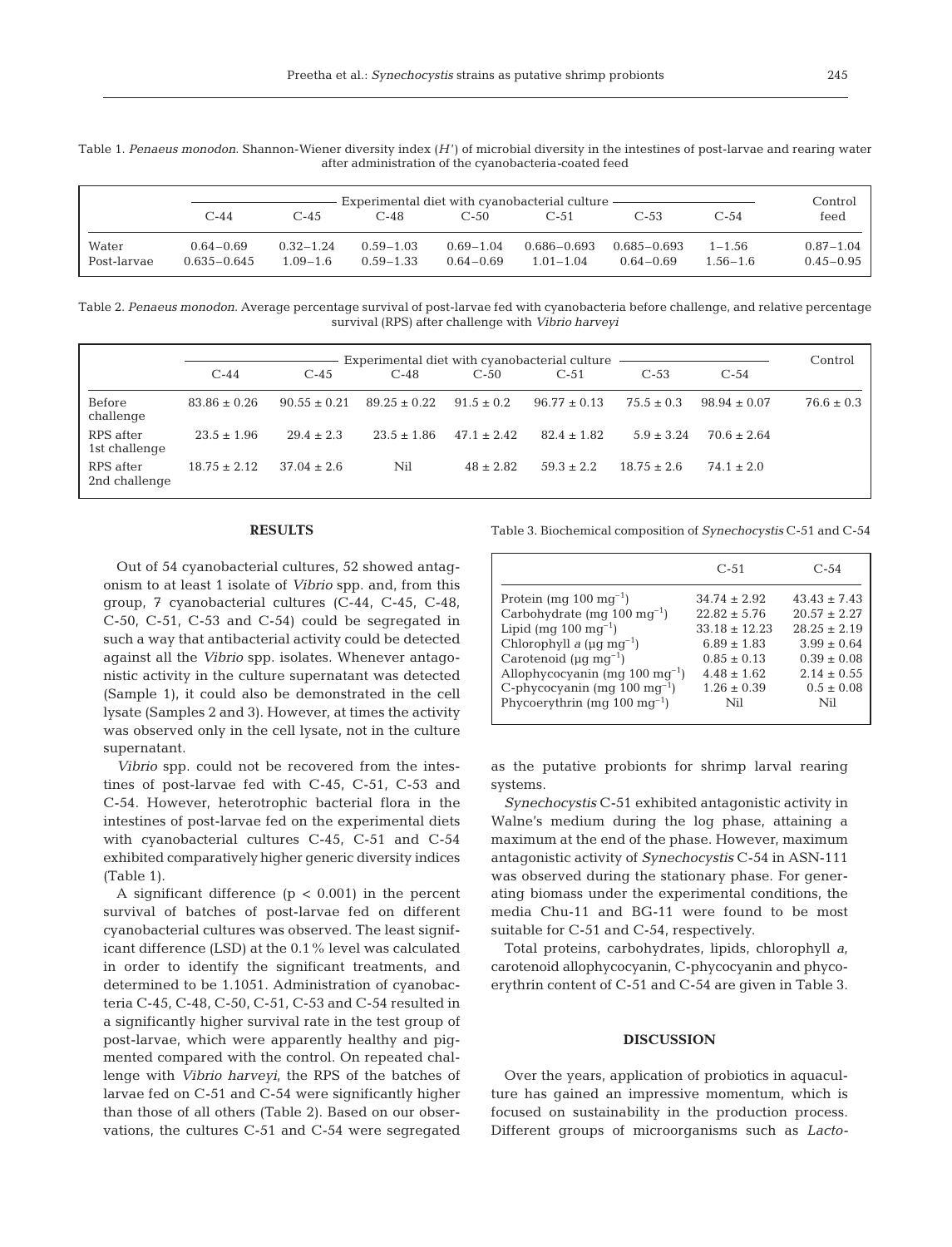*bacillus* spp., *Bacillus* spp.*, Pseudomonas* spp., *Micrococcus* spp., certain strains of *Vibrio*, yeast and microalgae have been reported as putative probiotics. (Gomez-Gil et al. 2000, Verschuere et al. 2000, Irianto & Austin 2002). Several of these microorganisms have been identified as possessing antagonistic properties and have been designated as 'biocontrol agents' (Verschuere et al. 2000). It is in this context that the present study was undertaken to screen cyanobacteria enriched from the marine environment to be used as candidate probiotics in shrimp larval production systems. More than 96% of the cyanobacterial cultures examined in this study exhibited *in vitro* antagonism to at least 1 *Vibrio* isolate.

The anti-*Vibrio* property of the cyanobacteria investigated here derived from both extracellular and intracellular sources, strengthening the argument of Chetsumon et al. (1995) that bioactive molecules are initially accumulated intracellularly. If so, the cells might be used as probiotics to regulate the intestinal bacterial flora favorable to shrimp post-larvae through antagonism.

These cultures showed antagonism against known aquaculture pathogens such as *Vibrio harveyi* and *V. parahaemolyticus* (Karunasagar et al. 1994, Jayaprakash et al. 2005). It is postulated that the survival of those *Penaeus monodon* post-larvae fed the *Synechocystis* C-51 and C-54 and subjected to repeated challenge with *V. harveyi* may be a result of an antagonistic probiotic effect. Moreover, the higher protein content of *Synechocystis* C-51 and C-54 (equivalent to that of commercial feed) and the presence of carotenoids also make the cultures ideal feed additives, which would contribute to the weight gain and colouration of shrimp post-larvae. During this study, those post-larvae fed with *Synechocystis* were found to be visibly more pigmented than the control animals. Furthermore, as suggested by Becker (1994), phycobiliproteins such as C-phychocyanin and allophycocyanin from different species of cyanobacteria have growth-promoting activities and immunostimulatory properties as well.

In addition to coating feed particles with the cyanobacterial cells, the *Synechocystis* C-51 and C-54 can be bioaccumulated in rotifers (Sakamoto et al. 1996) and fed to crustacean larvae. Additionally, the cyanobacterial cultures as such or the washed cells can be added directly to the larval rearing system.

When the cyanobacterial cultures were fed to shrimp post-larvae, the generic diversity index of the intestinal heterotrophic bacterial flora increased along with either a concomitant reduction in or total absence of *Vibrio* spp. in those individuals fed with *Synechocystis* C-51 and C-54. This is in accordance with the observations of Rico-Mora et al. (1998), who reported that a

bacterial strain associated with *Skeletonema costatum* had prevented the establishment of *V. alginolyticus* in crustacean larvae.

In conclusion, this study suggested that *Synechocystis* C-51 and C-54 could be considered as candidate probiotic organisms suitable for shrimp culture. These cyanobacterial cultures form part of the microbial culture collection of the NCAAH, Cochin University of Science and Technology, and are catalogued as *Synechocystis* MCCB 114 and *Synechocystis* 115.

*Acknowledgements.* This research was funded by the Department of Ocean Development, Government of India and Cochin University of Science and Technology. R.P. thanks the Department of Ocean Development and Cochin University of Science and Technology for a fellowship. We are thankful to Prof. R. Reed from the Division of Biomedical Sciences, Northumbria University for editing a previous version of the manuscript.

#### LITERATURE CITED

- Allen EJ, Nelson EW (1910) On the artificial cultures of marine planktonic organisms. J Mar Biol Assoc UK 8:421
- Alsina M, Blanch AR (1994) A set of keys for biochemical identification of environmental *Vibrio* species. J Appl Bacteriol 76:79–85
- Anonymous (1998) GIS based information system for critical coastal habitats in India. In: Manual on methodology for biological parameters. Integrated Coastal and Marine Area Management Project Directorate, Department of Ocean Development, Channai
- APHA (American Public Health Association) (1995) Standard methods for the examination of water and waste water, 19th edn. American Public Health Association, Washington, DC
- Barnes H, Blachstock J (1973) Estimation of lipids in marine animals and tissues: detailed investigation of the sulphophosphovanillin method for 'total lipids'. Mar Biol Ecol 2:103–118
- Becker EW (1994) Measurement of algal growth. In: Baddiley J, Carey NH, Higgins IJ, Potter WG (eds) Microalgae, biotechnology and microbiology. Cambridge University Press, Cambridge, p 59–60
- Bradford MM (1976) A rapid and sensitive method for the quantification of microgram quantity of proteins utilizing the principle of protein dye binding. Ann Biochem 72: 248–254
- Chetsumon A, Maeda I, Umeda F, Yagi K, Miura Y, Mizoyuchi (1995) Continuous antibiotic production by an immobilized cyanobacterium in a seaweed-type bioreactor. J Appl Phycol 7:135–139
- Cohen Y (1975) Dynamics of prokariotic photosynthetic communities of the solar lake. PhD thesis, Herew University, Jerusalem
- Gomez-Gil B, Roque A, Turnbull J (2000) The use and selection of probiotic bacteria for use in culture of larval aquatic organisms. Aquaculture 191:259–270
- Gram L, Melchiorsen J, Spanggaard B, Huber I, Nielsen TF (1999) Inhibition of *Vibrio anguillarum* by *Pseudomonas flurescens* AH2, a possible probiotic treatment of fish. Appl Environ Microbiol 65:969–973
- Hedge JE (1962) Analysis and preparation of sugars. In: